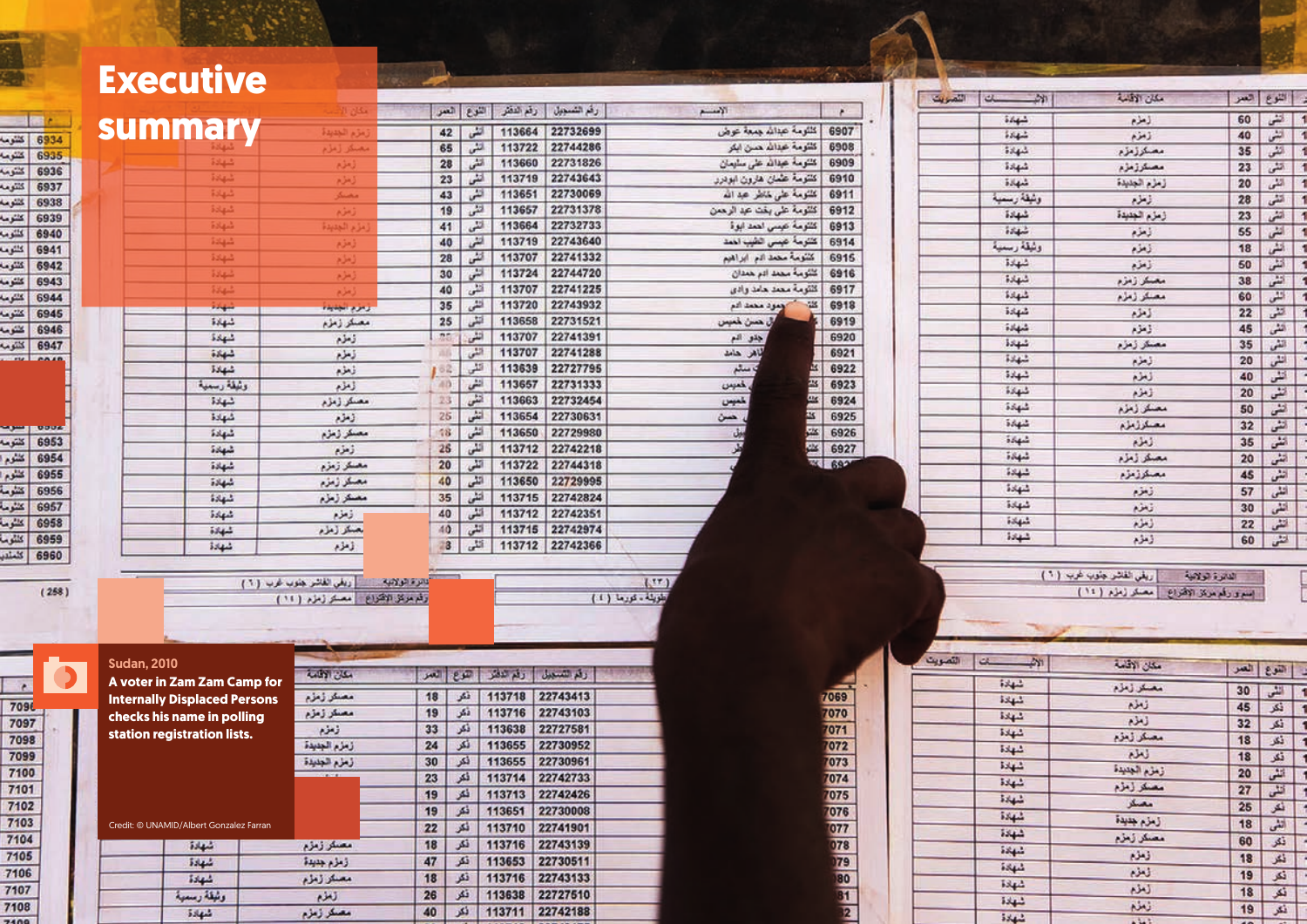while poverty halved during the MDGs, many people have made little or no progress …

### **business as usual means leaving people behind**

#### **… but there is a real opportunity to get back on track**

**we must take urgent action to change trajectory**

by 2030 the gap between the poorest people and everyone else will be even greater

An extra **US\$1.5 trillion** ODA by 2030 is possible, if donors meet their commitment to 0.7% GNI

And this vital resource could be much better targeted towards poverty

**Meet** 0.7% GNI commitments by 2030

. . . . . . . . . . . . . .

**Redirect** ODA towards the people furthest behind and invest in areas that have greatest impact on poverty

. . . . . . . .

**Identify** complementarity and synergies between different resources to maximise their development impact

**Invest** in people for their well-being and economic potential, with much greater focus on social protection, health and education

**Prioritise** the data that countries need to tackle poverty, and invest in capacity to use it



2030

Sustainable Development **Goals** A data revolution for sustainable development

Executive summary 8 Executive summary 9 MDGs: Millennium Development Goals; ODA: official development assistance; GNI: gross national income.

Note: The extra US\$1.5 trillion disbursed if donors meet their commitment to 0.7% GNI is based on the additional total in ODA that would be generated in each<br>year between 2017 and 2030 if donors meet the target by 2030, co

World **Humanitarian** Summit



For sources and notes see Figures 1.1, 2.3, 2.8, 2.9, 3.1 and 3.2 within the full report. Domestic and International aggregate to the China.





business as usual

action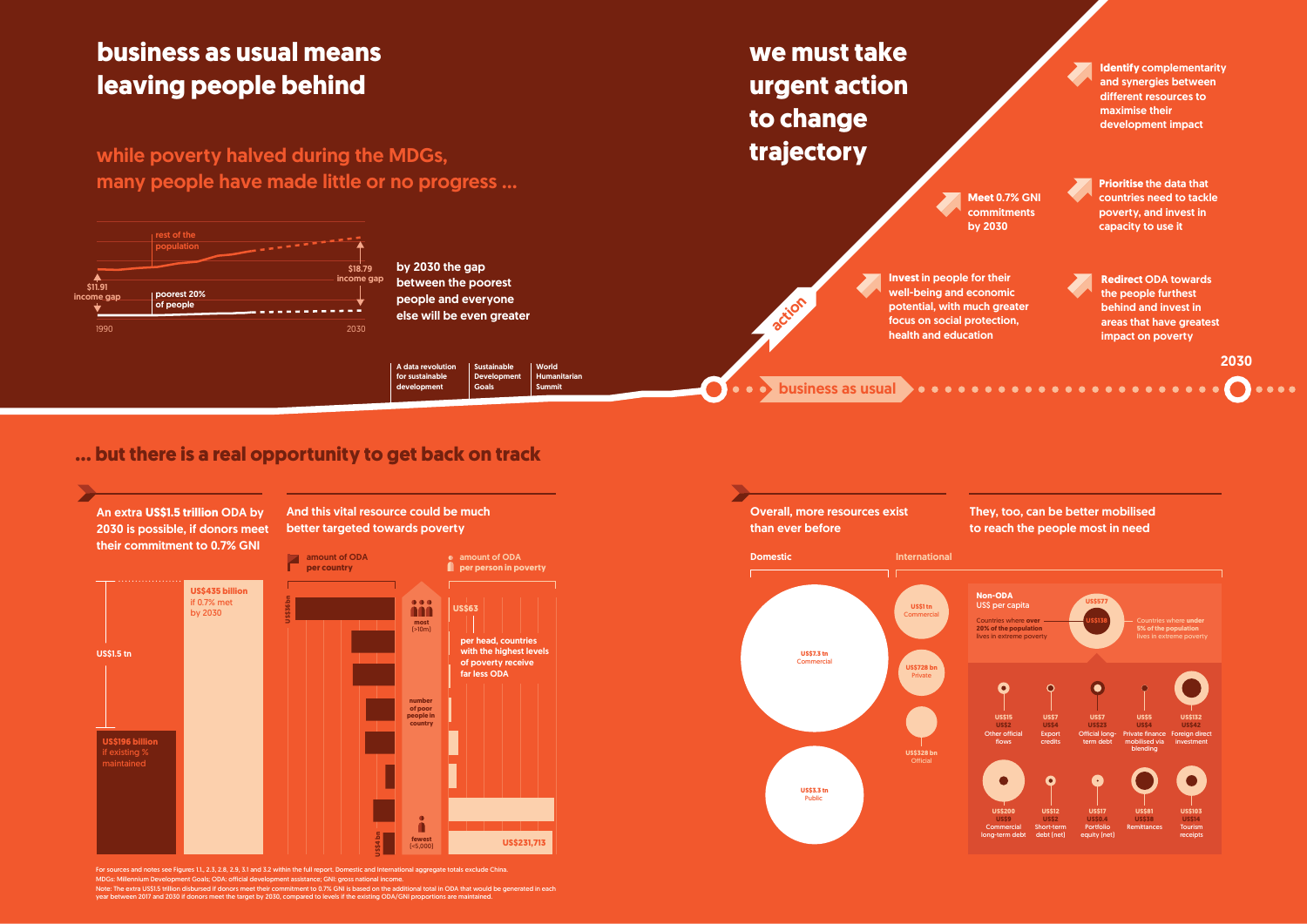## **Meeting the financing challenge to leave no one behind**

The 2030 Agenda for Sustainable Development (Agenda 2030) sets an ambitious but achievable, universal and holistic agenda for all. There is a clear call for action to dramatically scale up development finance and improve the development impact of all financial flows. But it is at risk as the gap between the poorest people and the rest of the world widens.

- The poorest people are falling further and further behind everyone else as the income gap grows, consumption floors remain functionally stagnant for the poorest people and critical investment is not made in social protection and building human capital.
- In that context, official development assistance (ODA) continues to be the most critical source of external financing for development to support and complement national investments, particularly for the people and places most at risk of being left behind. Yet worrying trends show a shift away from a clear allocation to the people, countries and sectors most critical to ending poverty.
- All resources and all actors have a responsibility and a role to play, but **investing to** end poverty and closing the gap needs more than scaling up resources as many international resources increasingly bypass where they are needed most – in countries with high poverty rates and low domestic resource capacity.
- Information and data have not kept pace with the need for ever more disaggregated data to effectively identify the people and places most at risk and the resources available to them. And nor has investment and support for data use to target resources to the people furthest behind.
- All these factors mean that Agenda 2030 and its aspirational call to action are at risk financing is only part of delivering sustainable development for all, but a necessary part. A future of business as usual will fail too many people, in too many places.

*Investments to End Poverty 2018* explores how development finance is responding to this new and more challenging development and poverty landscape. It sets out an agenda to get back on track and ensure the promises the world has made to the poorest and most vulnerable people are met.